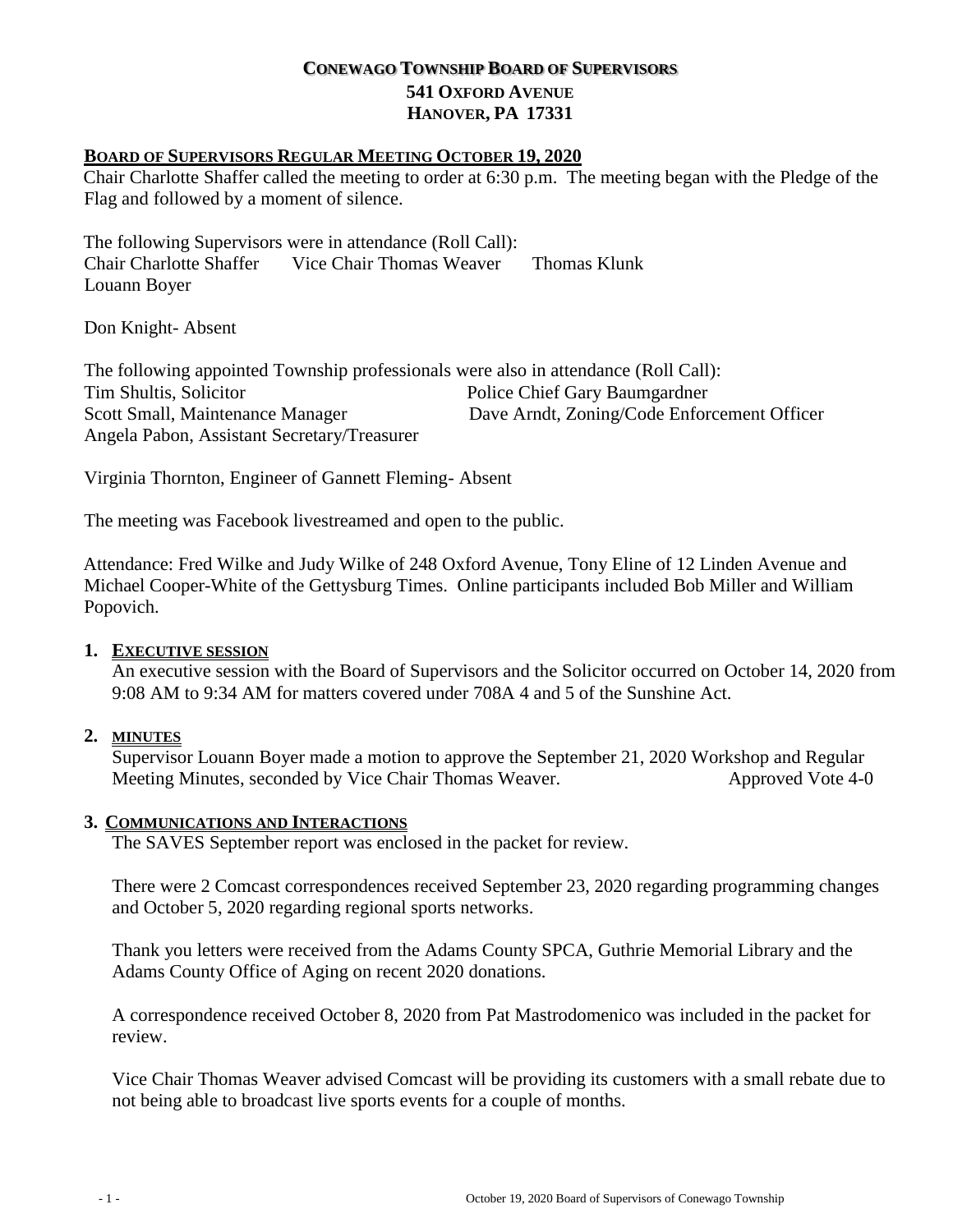# **4. PUBLIC COMMENT ON AGENDA ITEMS**

No Public Comment on agenda items was provided.

Bob Miller commented on when the traffic signal addressed in Resolution 2020-W will be fixed. Scott Small, Maintenance Manager, advised the traffic signal permit must be approved before the parts can be ordered to fix it.

William Popovich commented on the extra cell phone, the internet being tied to the phone lines and need for a phone for emergencies.

Bob Miller thanked the Board for livestreaming on Facebook and improving the video.

William Popovich asked about the Conewago Resources appeal and the 5-year plan on roads with regards to adding more subdivisions and repairs.

Tim Shultis, Solicitor, explained the tax assessment appeal with Conewago Resources and the Adams County Board of Assessment Appeals has been settled.

Chair Charlotte Shaffer discussed the purpose of the 5-year plan and asking legislators for funds to repair existing roads.

# **REPORTS FROM COMMITTEES/SUPERVISOR'S COMMENTS**

# **Administration**

Discussion occurred regarding an extra cell phone in the township office that is not currently being utilized. The Board decided to leave the extra cell phone active.

The Conewago Resources assessment appeal was covered by Tim Shultis, Solicitor, during the public comments

Discussion occurred regarding the scheduling of a Special Budget meeting. The Board agreed to have a Special Budget meeting on October 27, 2020 at 1:00 PM which will need advertised.

Discussion occurred regarding extending the application period for the part-time clerk and part-time code enforcement positions to the end of November. Vice Chair Thomas Weaver advised they should get a better picture of the budget before they hire.

The board advised trick-or-treat will occur on October 27, 2020 from 6:00 PM to 8:00 PM and advised participants to follow the Governor's recommendations.

# **PUBLIC SAFETY**

The 2020 Fire Relief payment has been received and paid out to SAVES. Supervisor Louann Boyer advised the 2020 payment was \$43,959.17 which was about \$300.00 higher than last year.

# **PENSION**

The next Pension Meeting will be on November 12, 2020 at 10:00 AM.

The 2020 Municipal Pension Payment, State Aid, has been received in the amount of \$150,269.42.

# **5. REPORT FROM SECRETARY-TREASURER**

Vice Chair Thomas Weaver made a motion to approve the Secretary/Treasurer's Report and bills paid/to be paid, September 19, 2020 to October 16, 2020, seconded by Supervisor Thomas Klunk.

Approved Vote 4-0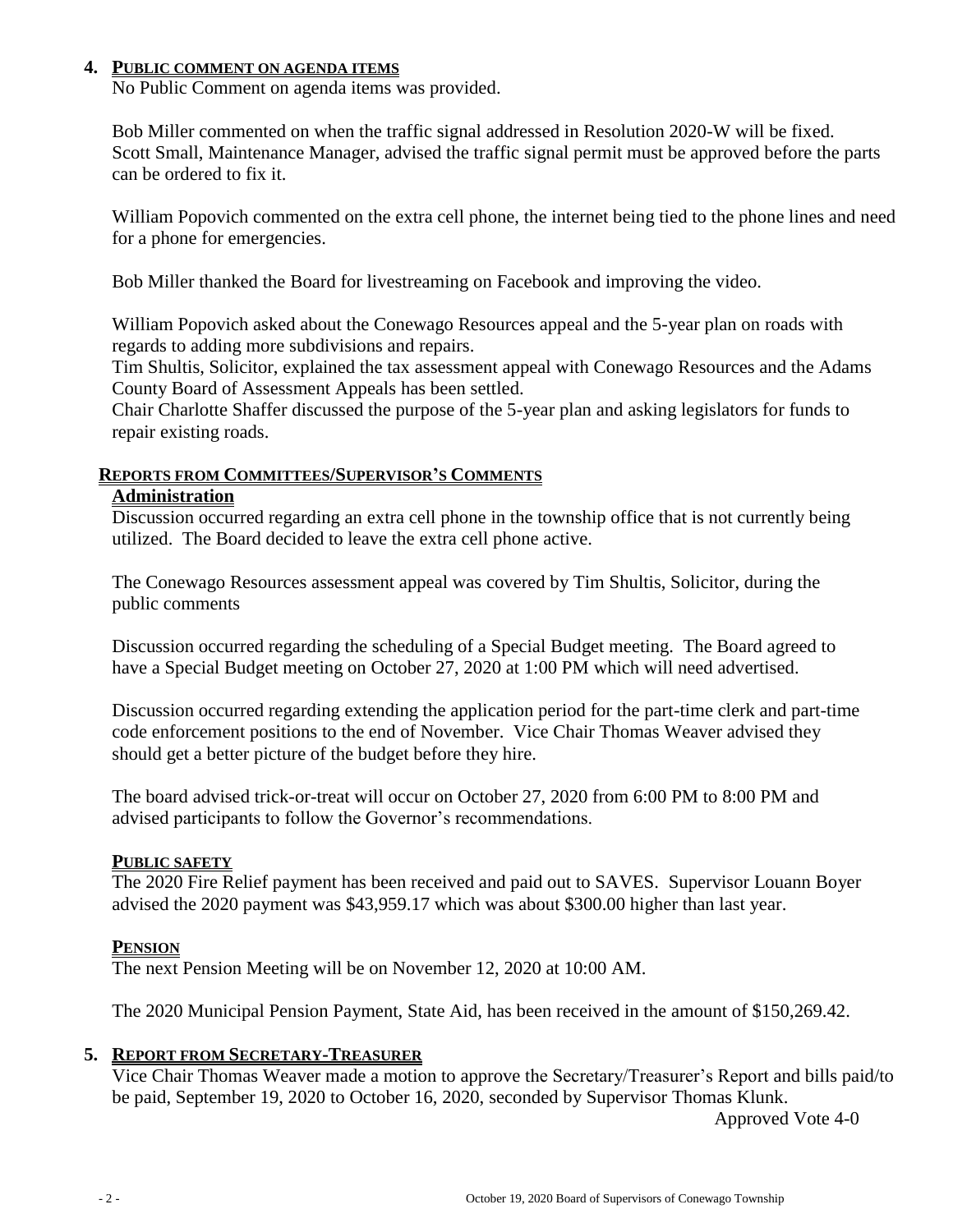# **REPORTS FROM DEPARTMENTS**

### **Police**

The Police Department's September report and the September newsletter were enclosed in the packet for review.

Chief Baumgardner advised the Police Department had 305 calls for service, 63 traffic citations, 2 nontraffic citations, 57 warnings, 46 faulty cards, 3 Alcohol/Drug combined DUI's, 2 Alcohol related DUI's and 1 drug related DUI.

Chief Baumgardner advised police officers completed their Precision Firearms Qualifications at 80% accuracy, Taser certifications have been completed, the Drug Take Back will occur on October 24, 2020, 6 out of 10 officers have completed a 10 course use of force training provided by Policeone.com, the Police Department has been approved for the Patrick Leahy bullet proof vest partnership grant.

Chief Baumgardner recognized and thanked Thomas Carbaugh for 65 years of service in the community as Chief of Police, member of the Conewago Township Fire Department, Fire Police Captain with SAVES and recently retired as a School Crossing Guard. He was presented with a certificate at his home.

Chief Baumgardner also advised the Officers received certificates for their preparedness and steps they took during COVID-19.

Vice Chair Thomas Weaver made a motion to allow the Chief of Police to place an advertisement for a substitute crossing guard, seconded by Supervisor Louann Boyer. Approved Vote 4-0

Vice Chair Thomas Weaver asked about voting day and the presence of the Police Department. Chief Baumgardner advised they will be present that day.

Dave Arndt, Zoning/Code Enforcement Officer advised he was contacted by Mark Livelsberger of SAVES regarding selling food outside of SAVES during voting from 4 PM to close. Mark Livelsberger advised they would need Board approval to sell food.

Chair Charlotte Shaffer made a motion to approve the selling of food outside of SAVES during voting from 4 PM to close of the polls seconded by Supervisor Louann Boyer. Approved Vote 4-0

# **Township Solicitor Shultis**

Tim Shultis, Solicitor, asked for action on the advertised Ordinance 2020-E which repeals Ordinance 2019-F, relating to the Township Manager, and effectively restores the status of the Ordinance just prior to the enactment 2019-F.

Vice Chair Thomas Weaver made a motion to enact Ordinance 2020-E seconded by Supervisor Louann Boyer. Approved Vote 4-0

Tim Shultis, Solicitor, explained the Vegetation Ordinance.

Vice Chair Thomas Weaver made a motion to authorize advertisement of the proposed Ordinance 2020-F for enactment at the next Board of Supervisors meeting in November, seconded by Supervisor Louann Boyer. Approved Vote 4-0

Tim Shultis, Solicitor, advised that at last month's board meeting, the Board of Supervisors approved the life insurance premium payments of the former Township Manager in the amount of \$73.00 per month for 4 months. He advised the amount should have been \$73.50 per month.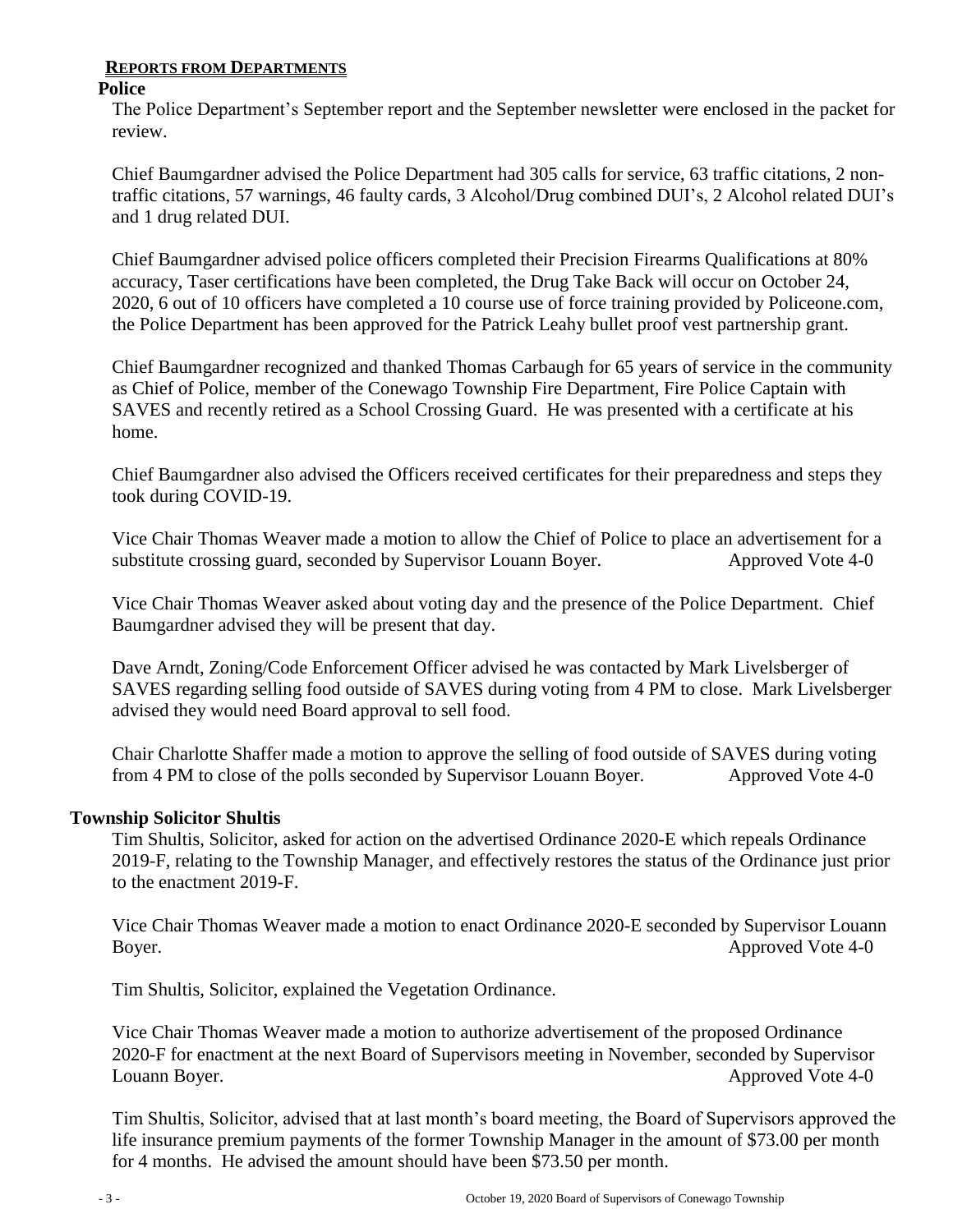Vice Chair Thomas Weaver made a motion to approve the corrected life insurance premium payment of \$73.50 for a 4 month period to the former Township Manager, seconded by Supervisor Thomas Klunk. Approved Vote 4-0

# **Maintenance Department**

The Maintenance report was included in the packet for review. Scott Small, Maintenance Manager, advised Swam Electric will be meeting with Maintenance this Thursday to change the school light timer on Elm Avenue. The school timers were installed in the 1970's. He discussed applying for the ARLE grant to get new school lights as the current lights are outdated.

Maintenance will be starting the MS4 outfall inspections tomorrow. We are required to check all outfalls once within a 5 year permit period.

Chair Charlotte Shaffer asked about the frequency and requirements of televising the storm sewer drains. Scott Small, Maintenance Manager, advised they try to televise during a road project. This is not a requirement for the MS4 permit but they do need to be mapped which is already done and maintenance updates the mapping as they clean and repair storm drains.

#### **Municipal Authority**

The Municipal Authority report for September to October 2020 was included in the packet for review.

The Office Coordinator report was include in the packet for review.

#### **Township Engineer (Virginia Thornton, Gannett Fleming, Inc.)**

Dave Arndt, Zoning/Code Enforcement Officer provided the information under the Township Engineers section due to the absence of Virginia Thornton, Township Engineer.

The Engineer's report for September was included in the packet for review.

Vice Chair Thomas Weaver made a motion to adopt 2020-W for the Mt. Pleasant traffic signal light seconded by Supervisor Louann Boyer. Approved Vote 4-0

#### **6. CODE ENFORCEMENT**

Zoning/Code Enforcement Officer, Dave Arndt, reviewed his monthly report, dated October 14, 2020.

# **7. SUBDIVISION/LAND DEVELOPMENT**

The Planning Commission draft meeting minutes for October 1, 2020 were included in the packet for review.

The 370 Church Street, Bobcat, preliminary/final land development plan has been tabled until the November planning commission meeting.

Vice Chair Thomas Weaver made a motion to approve the extension request from 214 Ram Drive, Precision Cut Industries, until December 22, 2020 to allow time to address the comments, recommended by the Planning Commission, seconded by Supervisor Thomas Klunk. Vote Approved 4-0

Vice Chair Thomas Weaver made a motion to approve the waiver request to accept the 60 Ram Drive plan as a preliminary/final plan, approval recommended by the Planning Commission, seconded by Supervisor Thomas Klunk. Vote Approved 4-0

Vice Chair Thomas Weaver made a motion to approve the waiver request from 60 Ram Drive to allow for the existing 16'x 9' parking spaces, approval recommended by the Planning Commission, seconded by Supervisor Louann Boyer. Vote Approved 4-0